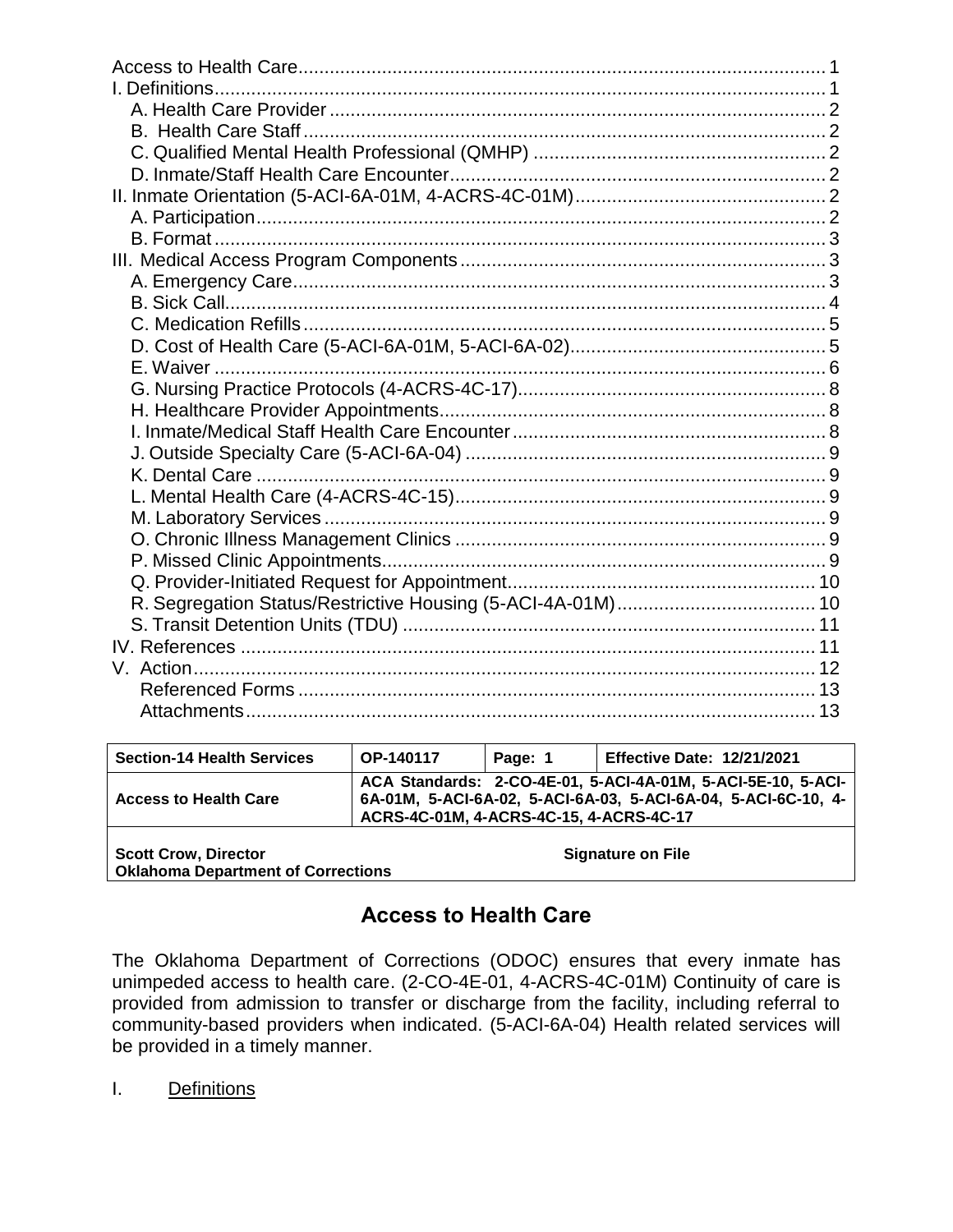<span id="page-1-0"></span>

| <b>Section-14 Health Services</b> | $\mid$ OP-140117 | Page: $2$ | Effective Date: 12/21/2021 |
|-----------------------------------|------------------|-----------|----------------------------|
|-----------------------------------|------------------|-----------|----------------------------|

## A. Health Care Provider

Health care providers are defined as any person licensed in the delivery of health care. For the purpose of establishing defined duties, the following language will be used:

1. Health Care Provider

Includes physicians, dentists, physicians' assistants, advanced practice nurses, and others who, by virtue of their education, training, credentials, and experience, are permitted by law within the scope of their professional practice statutes to provide medical care for inmates.

2. Qualified Health Care Professional (QHCP)

Includes all health care providers as well as registered nurses (RN), licensed practical nurses (LPN), certified medication aides (CMA) and others who, by virtue of their education, training, credentials and experience, are permitted by law within the scope of their professional practice statutes to perform clinical duties for inmates.

#### <span id="page-1-1"></span>B. Health Care Staff

Includes all QHCPs as well as medical administrative and support staff.

<span id="page-1-2"></span>C. Qualified Mental Health Professional (QMHP)

Includes psychiatrists, psychologists, psychiatric social workers, psychiatric nurses, and others who by virtue of their education, training, credentials, and experience are permitted by law within the scope of their professional practice statutes to evaluate and provide mental health care for inmates.

<span id="page-1-3"></span>D. Inmate/Staff Health Care Encounter

Contact between an inmate and a QHCP or QMHP who has primary responsibility for assessing and treating the inmate for a given contact.

# <span id="page-1-5"></span><span id="page-1-4"></span>II. Inmate Orientation (5-ACI-6A-01M, 4-ACRS-4C-01M)

- A. Participation
	- 1. Upon arrival at ODOC and/or assignment to a facility, the following information is communicated to all inmates, both orally and in writing, and in a language clearly understood by the inmate: (5-ACI-6A-01M)
		- a. How to access health services; (5-ACI-6A-01M)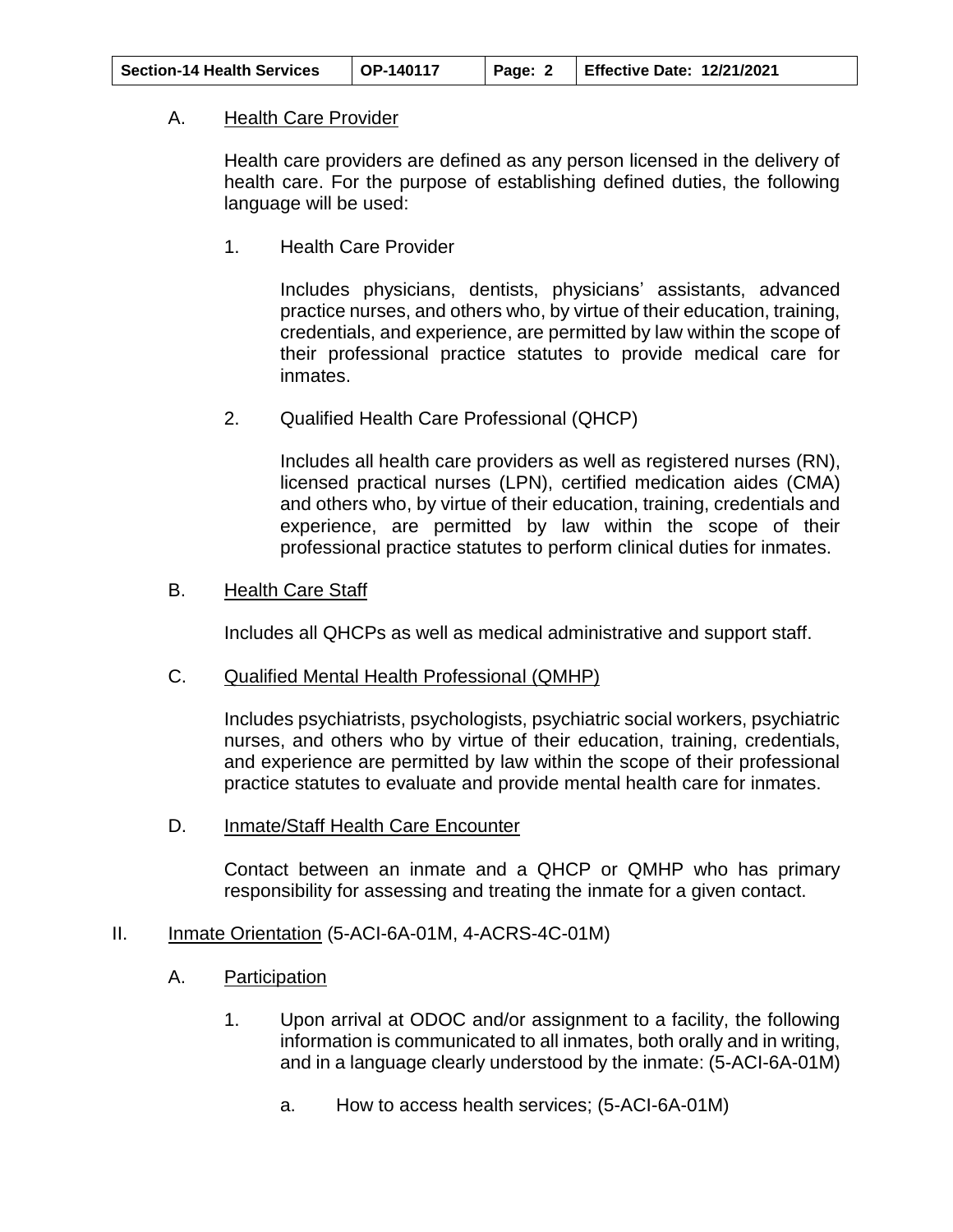| <b>Section-14 Health Services</b> | $\overline{)$ OP-140117 | Page: 3 | Effective Date: 12/21/2021 |
|-----------------------------------|-------------------------|---------|----------------------------|
|-----------------------------------|-------------------------|---------|----------------------------|

- b. How to access the grievance system in accordance with [OP-](https://oklahoma.gov/content/dam/ok/en/doc/documents/policy/section-09/op090124.pdf)[090124](https://oklahoma.gov/content/dam/ok/en/doc/documents/policy/section-09/op090124.pdf) entitled "Inmate/Offender Grievance Process"; and (5-ACI-6A-01M, 4-ACRS-4C-01M)
- c. Sexual abuse/assault including:
	- (1) Prevention/intervention;
	- (2) Self-protection;
	- (3) Reporting sexual abuse/assault; and
	- (4) Treatment and counseling.
- 2. Information regarding the medication administration system and copayments will be provided during orientation.
- 3. An in-depth medical orientation session will be provided during the initial reception process and when an inmate is transferred to another facility in accordance with [OP-060201](https://oklahoma.gov/content/dam/ok/en/doc/documents/policy/section-06/op060201.pdf) entitled "Initial Reception of Inmates."
- <span id="page-2-0"></span>B. Format

All orientation sessions will be presented in an oral format by health care staff and will include: (5-ACI-6A-01M)

- 1. A written instructional brochure/handout entitled "Medical Orientation" [\(Attachment B](https://oklahoma.gov/content/dam/ok/en/doc/documents/policy/section-14/140117ab.pdf) or [Attachment B-1](https://oklahoma.gov/content/dam/ok/en/doc/documents/policy/section-14/140117ab1.pdf) (Spanish), both attached) will be provided to each inmate. The brochure will include information on the Prison Rape Elimination Act (PREA), sick call process, clinic hours etc. The information will be reviewed annually and updated as needed. (5-ACI-6A-01M)
- 2. An explanation of the effect of the HIPAA (Health Insurance Portability and Accountability Act of 1996) law, regarding the release of protected health information contained in an inmate's health record.
- 3. Appropriate assistance will be provided to inmates who are unable to comprehend the material presented because of language barriers, illiteracy, hearing impairments, developmental disabilities, or mental illness. (5-ACI-6A-01M)

#### <span id="page-2-2"></span><span id="page-2-1"></span>III. Medical Access Program Components

A. Emergency Care

Emergency care will be provided in accordance with [OP-140118](https://oklahoma.gov/content/dam/ok/en/doc/documents/policy/section-14/op140118.pdf) entitled "Medical Emergency Response."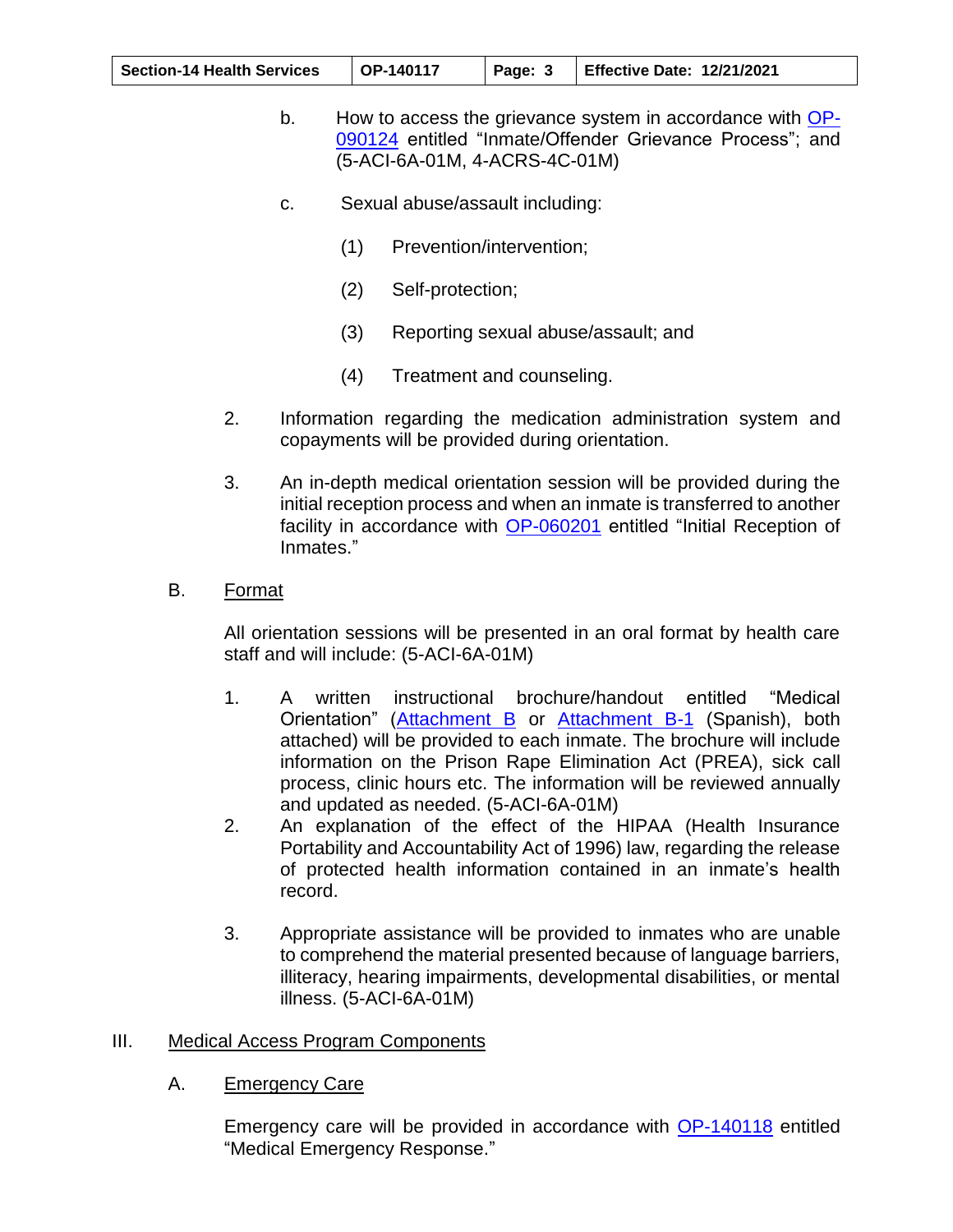## <span id="page-3-0"></span>B. Sick Call

1. Availability

Sick call will be available to all inmates to initiate requests for health services on a daily basis. Requests will be triaged daily by a RN or LPN. A priority system will be used to schedule clinic appointments. Clinical services will be available to inmates daily and will be performed by a health care provider, RN, LPN or QMHP. (5-ACI-6A-03)

- 2. Requests
	- a. All sick call requests must be submitted to the facility's health services unit or medical host facility, using the "Request for Health Services" form [\(DOC 140117A,](https://oklahoma.gov/content/dam/ok/en/doc/documents/policy/section-14/140117a.pdf) attached).
	- b. A "Request for Health Services" form [\(DOC 140117A,](https://oklahoma.gov/content/dam/ok/en/doc/documents/policy/section-14/140117a.pdf) attached) is not required when an inmate returns to a clinic to receive medical, dental, or optometric follow-up treatment that was previously recommended by a health care provider.
	- c. Sick call request forms will be readily available and accessible to all inmates at designated locations within facilities.
	- d. Each facility's health services unit will designate a process for collecting/receiving sick call request forms. This process may require inmates to submit the request forms in person to the health services unit at designated times, via a secure collection box or electronic transmission.
	- e. Health care staff will record the date of receipt and will affix their initials to all sick call request forms received.
	- f. Upon receipt of "Request for Health Services" [\(DOC](https://oklahoma.gov/content/dam/ok/en/doc/documents/policy/section-14/140117a.pdf)  [140117A,](https://oklahoma.gov/content/dam/ok/en/doc/documents/policy/section-14/140117a.pdf) attached) forms, a RN or LPN, will review and prioritize (triage) and schedule clinic appointments. If during the triage process an emergent need is identified, a health care assessment will be conducted immediately.
	- g. Inmates initiating a sick call request may cancel an appointment prior to the date/time of the scheduled appointment.
- 3. Log
	- a. Each health services unit will maintain a "Sick Call Log" [\(DOC](https://oklahoma.gov/content/dam/ok/en/doc/documents/policy/section-14/140117b.pdf)  [140117B,](https://oklahoma.gov/content/dam/ok/en/doc/documents/policy/section-14/140117b.pdf) attached). All "Request for Health Services," [\(DOC](https://oklahoma.gov/content/dam/ok/en/doc/documents/policy/section-14/140117a.pdf)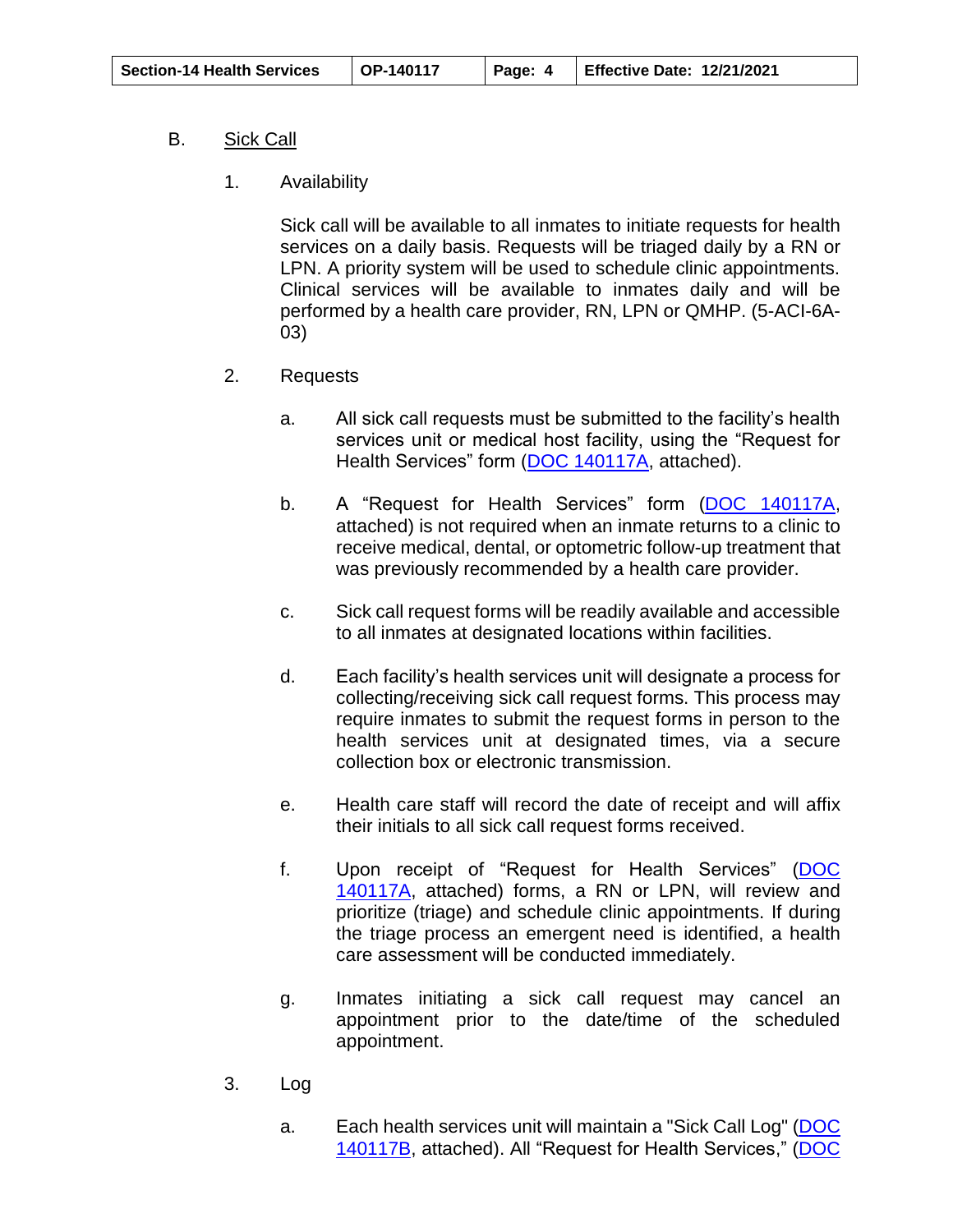| <b>Section-14 Health Services</b> | $\mid$ OP-140117 | Page: $5$   Effective Date: 12/21/2021 |
|-----------------------------------|------------------|----------------------------------------|
|                                   |                  |                                        |

[140117A,](https://oklahoma.gov/content/dam/ok/en/doc/documents/policy/section-14/140117a.pdf) attached), forms received will be documented on the "Sick Call Log," [\(DOC 140117B,](https://oklahoma.gov/content/dam/ok/en/doc/documents/policy/section-14/140117a.pdf) attached).

b. The sick call log will be secured and maintained by the facility's correctional health services administrator (CHSA) or designee. Monthly statistics will be compiled from the sick call log.

## <span id="page-4-0"></span>C. Medication Refills

All medication refill requests will be submitted in accordance with [OP-](https://oklahoma.gov/content/dam/ok/en/doc/documents/policy/section-14/op140130.pdf)[140130](https://oklahoma.gov/content/dam/ok/en/doc/documents/policy/section-14/op140130.pdf) entitled "Pharmacy Operations."

- <span id="page-4-1"></span>D. Cost of Health Care (5-ACI-6A-01M, 5-ACI-6A-02)
	- 1. All inmates will be notified in writing, at the time of admission, of the guidelines of the copayment system. (5-ACI-6A-02 b#1)
	- 2. Inmates will not be refused health care because of their financial status. However, inmates will be charged a \$4.00 copayment fee for each inmate-initiated request for medical, dental or optometric service, and \$4.00 for each medication issued during an inmateinitiated clinic visit. (5-ACI-6A-02 b#2)
	- 3. A co-pay of \$25.00 per emergency room visit will be assessed for any inmate assigned to work release, if the emergency room visit does not result in a hospital admission.
	- 4. Inmates will not be charged a \$4.00 copayment fee for the following: (5-ACI-6A-02 b#3)
		- a. Physical examinations and health assessments;
		- b. Health care provider- initiated health care services, including any medical, dental, and optometric follow-up treatment, that may be recommended by a health care provider, and can be scheduled on a subsequent clinic visit; (5-ACI-6A-02 b#3)
		- c. Laboratory services;
		- d. Radiological services;
		- e. Immunizations, tuberculosis screening, vaccinations, and any other treatment prescribed for public health concerns;
		- f. Mental health services;
		- g. Initial health assessments conducted during the reception process at the assessment and reception center;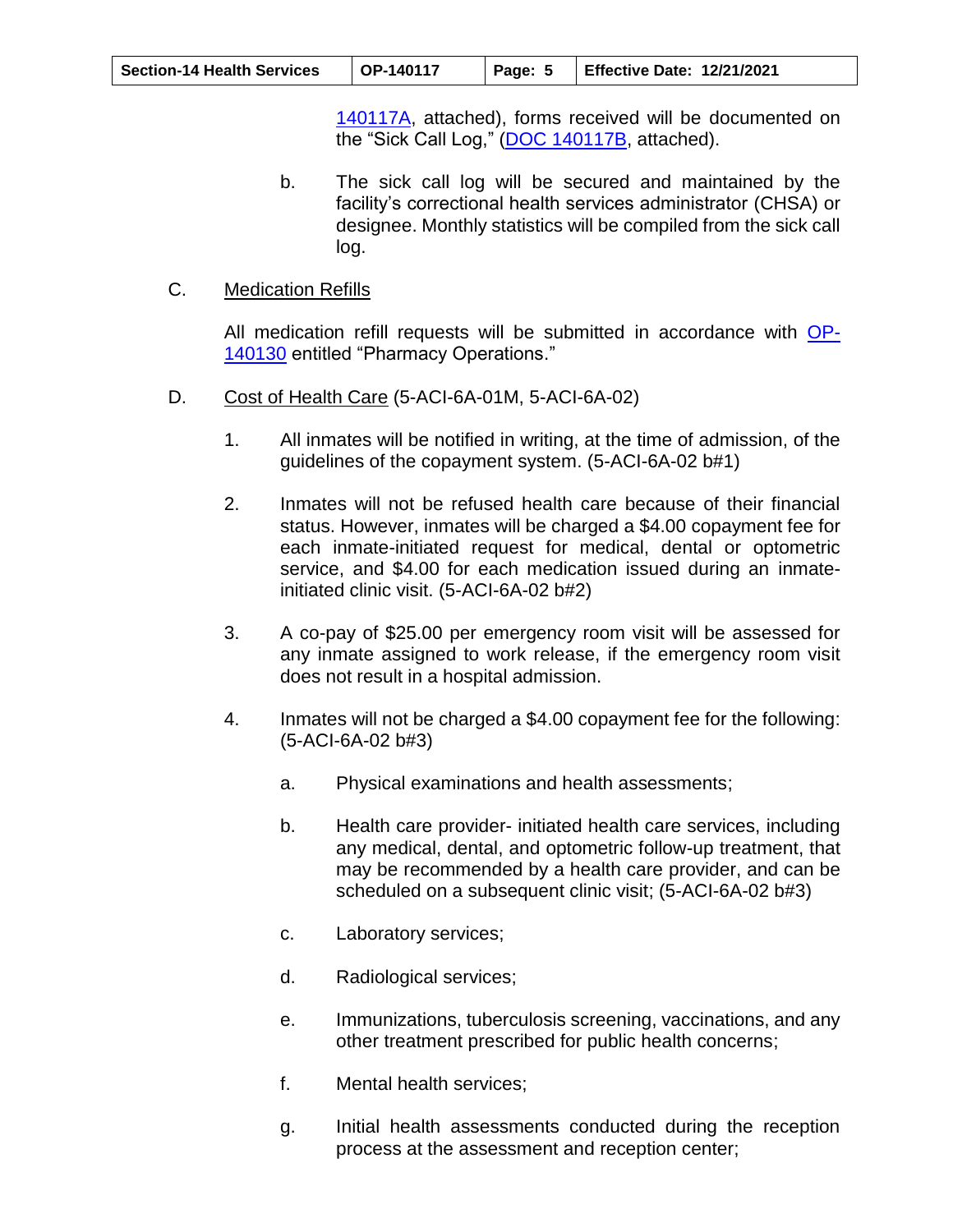| <b>Section-14 Health Services</b> | $\overline{O}P-140117$ |  | Page: 6   Effective Date: 12/21/2021 |
|-----------------------------------|------------------------|--|--------------------------------------|
|-----------------------------------|------------------------|--|--------------------------------------|

- h. EKG's, dressing changes, and other treatments prescribed by a healthcare provider;
- i. Prenatal, perinatal, and clinically indicated postpartum care;
- j. Health care provider initiated medical referrals to outside public or private health care facilities;
- k. Initial acute care treatment rendered for an on-the-job injury;
- l. Prescription medications prescribed for asthma, coronary artery disease, chronic obstructive pulmonary disease, diabetes mellitus, Hepatitis C, HIV, hypertension, seizures, conditions or diseases that are persistent and/or long lasting, and mental health disorders. Specific prescription medications which are exempt from a \$4.00 copayment fee are listed in "Medications Exempted from \$4.00 per Medication Co-pay" [\(Attachment A,](https://oklahoma.gov/content/dam/ok/en/doc/documents/policy/section-14/140117aa.pdf) attached); and
- m. Emergency or trauma care (i.e., life threatening medical conditions).
- <span id="page-5-0"></span>E. Waiver

A waiver is the intentional and voluntary giving up of something; the act of choosing not to use or require something that you are allowed to have or that is usually required; an official document indicating that someone has given up or waived a right or requirement.

- 1. A "Waiver of Treatment/Evaluation" [\(DOC 140117D,](https://oklahoma.gov/content/dam/ok/en/doc/documents/policy/section-14/140117d.pdf) attached) form does not need to be signed for:
	- a. Vital sign refusal (BP, pulse, respirations, temperature, FSBS, weight, height, etc.);
	- b. No show for a self-initiated sick call (most illnesses are selflimiting);
	- c. No-show for pill line  $-$  Refer to [OP-140143](https://oklahoma.gov/content/dam/ok/en/doc/documents/policy/section-14/op140143.pdf) entitled "Nursing" Staff" for monitoring adherence; or
	- d. For every time a patient refuses a dose of medication Refer to [OP-140143](https://oklahoma.gov/content/dam/ok/en/doc/documents/policy/section-14/op140143.pdf) entitled "Nursing Staff" for monitoring adherence.
- 2. Procedure for Obtaining a Waiver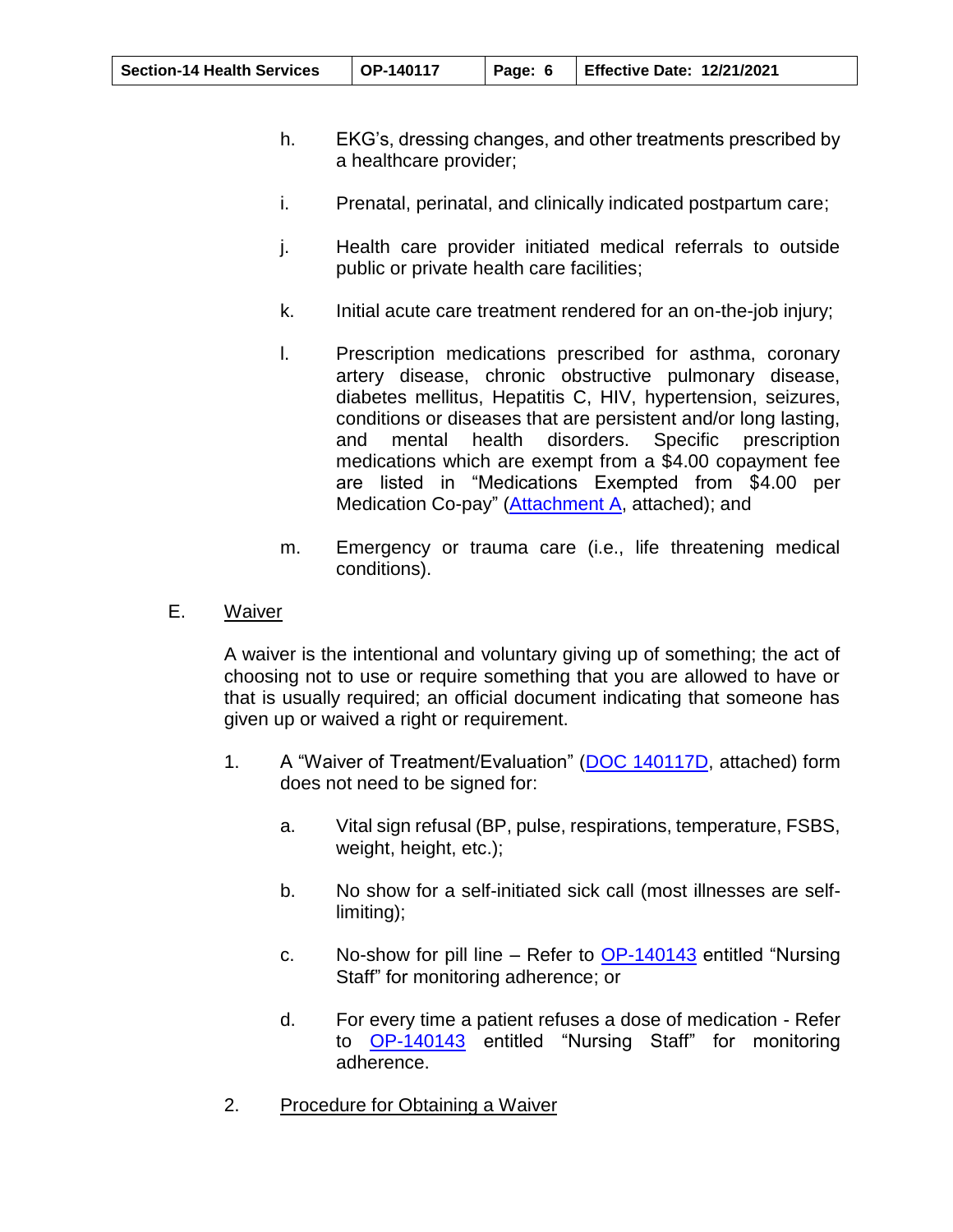| <b>Section-14 Health Services</b><br>$\mid$ OP-140117 | Page: | Effective Date: 12/21/2021 |
|-------------------------------------------------------|-------|----------------------------|
|-------------------------------------------------------|-------|----------------------------|

- a. When an inmate refuses treatment or procedure prescribed by a health care provider, a RN or LPN will interview the inmate to determine the reason(s) for refusal. Based upon the results of the interview, the interviewer will either:
	- (1) Provide appropriate counseling, support and/or education;
	- (2) Refer the inmate to the prescribing medical provider for further explanation and education; or
	- (3) Refer the inmate to a QMHP for further assessment and counseling.
- b. If the inmate refuses to report for the interview appointment, health care staff will notify the facility head or designee to request that the inmate be escorted and/or laid in from work assignment to complete the interview/counseling.
- c. If at any time during this process, any health care staff has reason to believe that due to mental illness or defect, the inmate lacks the capacity to make a reasonable decision about consent or refusal of treatment, then they will be referred to a QMHP for an evaluation of competency. If the inmate is found to be incompetent to waive treatment and is in need of further mental health evaluation and/or intensive treatment, then they will be transferred to an appropriate mental health unit until such time that they regain competency.
- d. If after all the above efforts have been exhausted and the inmate continues to refuse or waive treatment, a RN, LPN, or QMHP will complete the "Waiver of Treatment" form [\(DOC](https://oklahoma.gov/content/dam/ok/en/doc/documents/policy/section-14/140117d.pdf)  [140117D,](https://oklahoma.gov/content/dam/ok/en/doc/documents/policy/section-14/140117d.pdf) attached) and obtain the required signatures. If the inmate refuses to sign the waiver form, it will be so noted in writing by the primary witness (health care staff) and will be cosigned by a secondary witness (any correctional staff).
- e. Court Intervention

When a facility's health care provider determines that a lifethreatening situation exists, as a result of an inmate initiating a waiver of treatment, the facility's CHSA, the chief medical officer (CMO), and facility head will be notified immediately. The CMO or designee, in conjunction with the general counsel, will determine the necessity of seeking a court order allowing ODOC to initiate life-saving measures.

F. Assessment of Outside Provider No Show Fees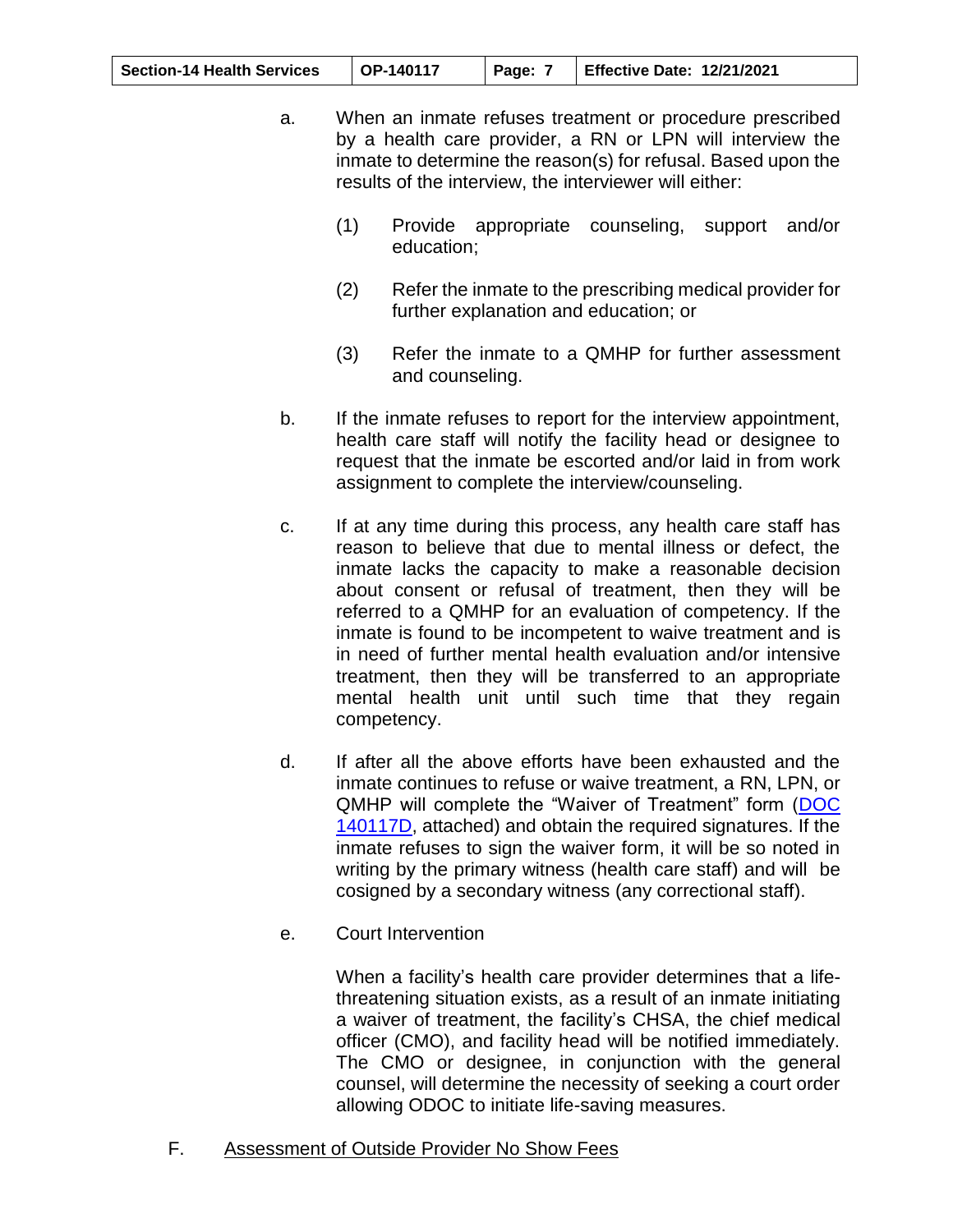| <b>Section-14 Health Services</b> | $\mid$ OP-140117 | Page: 8   Effective Date: 12/21/2021 |
|-----------------------------------|------------------|--------------------------------------|
|                                   |                  |                                      |

When an inmate has previously agreed to go to an outside specialty care provider appointment upon a referral from the ODOC provider, then refuses to go to the appointment without allowing cancellation within 24 hours of signing the "Agreement to Attend Outside Appointment" form [\(DOC](https://oklahoma.gov/content/dam/ok/en/doc/documents/policy/section-14/140117e.pdf)  [140117E,](https://oklahoma.gov/content/dam/ok/en/doc/documents/policy/section-14/140117e.pdf) attached), the inmate may be assessed the full cost of any "No Show Fee" submitted by the outside specialty provider to ODOC. This assessment may be deferred upon legitimate extenuating circumstances not under the inmate's control contributing to the late waiver of the appointment as determined by the ODOC provider or CHSA.

- <span id="page-7-0"></span>G. Nursing Practice Protocols (4-ACRS-4C-17)
	- 1. A RN or LPN will use ODOC nursing practice protocols in accordance with [MSRM 140117-01](https://oklahoma.gov/content/dam/ok/en/doc/documents/policy/section-14/msrm/msrm_140117.01.pdf) entitled "Nursing Practice Protocols," when conducting inmate assessments. Protocols will be readily available to all ODOC and private prison nursing staff.
	- 2. The CMO will review and approve all nursing protocols, prior to implementation.

#### <span id="page-7-1"></span>H. Healthcare Provider Appointments

- 1. A RN or LPN will conduct the initial assessment to determine if there is a medical necessity for the inmate to be referred to a medical provider. Nursing practice protocols may be utilized when appropriate.
- 2. An advanced practice nurse or physician assistant will refer an inmate to a physician, if the inmate requires care or treatment that is beyond their scope of practice.
- 3. An inmate will be referred to an ODOC or private prison physician for further evaluation if the inmate has been examined by an advanced practice nurse or physician assistant twice for the same complaint and has not demonstrated clinical improvement.

# <span id="page-7-2"></span>I. Inmate/Medical Staff Health Care Encounter

- 1. Inmate observations, vital signs, and other pertinent information obtained during an inmate/staff encounter will be documented in the inmate's electronic health record, in accordance with [OP-140106](https://oklahoma.gov/content/dam/ok/en/doc/documents/policy/section-14/op140106.pdf)  entitled "Healthcare Record System."
- 2. Vital signs will be obtained during an inmate/medical staff encounter. However, vital signs may be excluded during encounters that involve scheduled blood pressure checks, breathing treatments, finger stick blood sugar checks, lab draws, mental health unit rounds,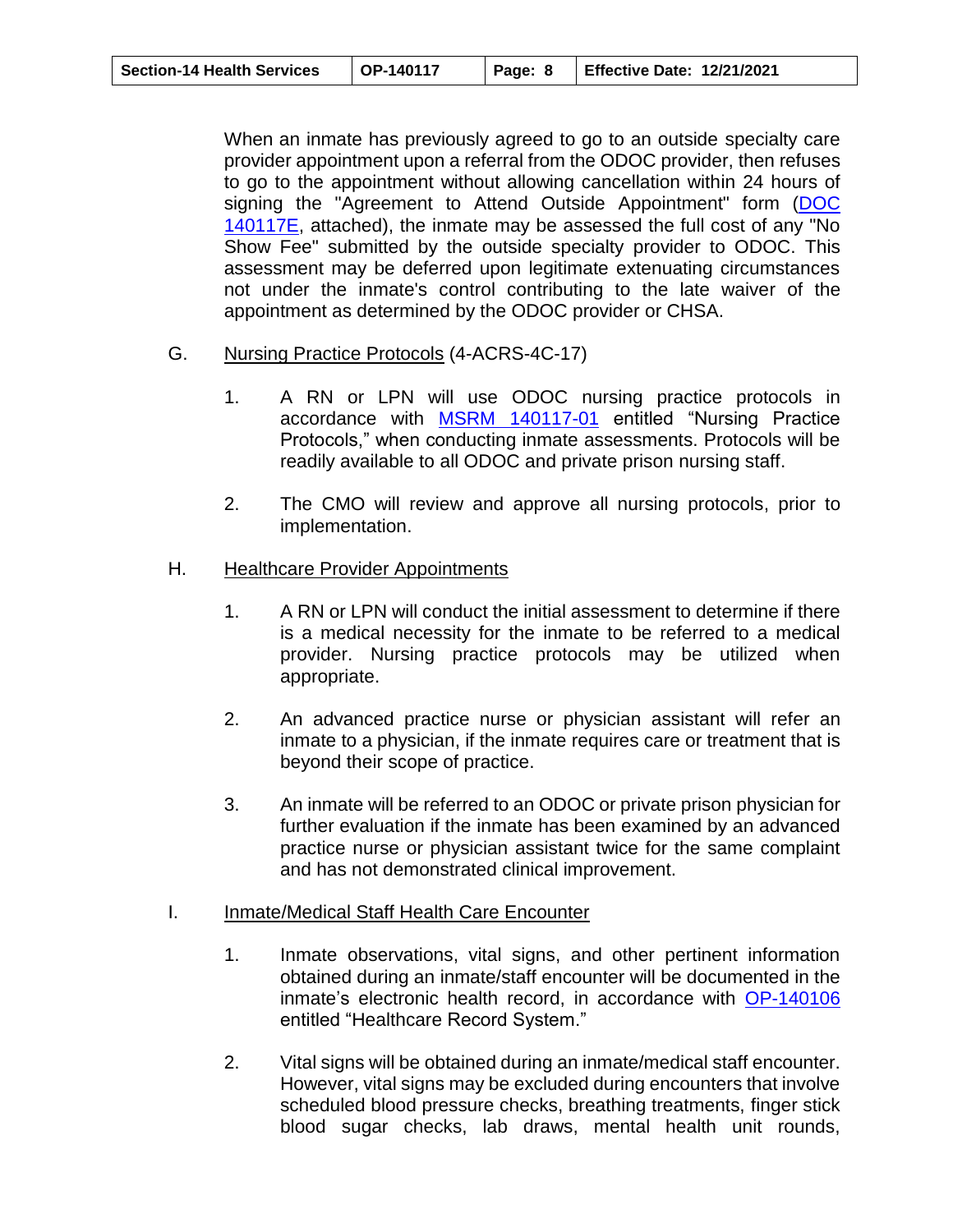| $\overline{O}P-140117$<br>Page: 9   Effective Date: 12/21/2021<br><b>Section-14 Health Services</b> |
|-----------------------------------------------------------------------------------------------------|
|-----------------------------------------------------------------------------------------------------|

medication administration at pill line, segregated housing unit rounds, and during therapeutic interventions.

- 3. Inmate medical staff encounters, including medical and mental health interviews, examinations and procedures, will be conducted in a setting that respects the inmate's privacy, and will be consistent with necessary security requirements. (5-ACI-6C-10)
- <span id="page-8-0"></span>J. Outside Specialty Care (5-ACI-6A-04)

Inmates whose medical needs require health-related services not available at a correctional facility may be referred to an outside health care provider in accordance with [OP-140121](https://oklahoma.gov/content/dam/ok/en/doc/documents/policy/section-14/op140121.pdf) entitled "Outside Providers for Health Care Management."

<span id="page-8-1"></span>K. Dental Care

The dentist on-duty, health care provider, RN or LPN will be responsible for assessing an inmate who presents with symptoms of a dental emergency, in accordance with [OP-140124](https://oklahoma.gov/content/dam/ok/en/doc/documents/policy/section-14/op140124.pdf) entitled "Dental Services."

<span id="page-8-2"></span>L. Mental Health Care (4-ACRS-4C-15)

Inmates will have access to mental health services in accordance with [OP-](https://oklahoma.gov/content/dam/ok/en/doc/documents/policy/section-14/op140201.pdf)[140201](https://oklahoma.gov/content/dam/ok/en/doc/documents/policy/section-14/op140201.pdf) entitled "Mental Health Services Duties and Responsibilities."

<span id="page-8-3"></span>M. Laboratory Services

Laboratory services will be provided in accordance with [OP-140132 e](https://oklahoma.gov/content/dam/ok/en/doc/documents/policy/section-14/op140132.pdf)ntitled "Laboratory, Radiology and Optometric Services."

N. Pregnancy Services

The management of pregnancy will be accordance with **MSRM 140117.02** entitled "Management of Pregnancy." (5-ACI-5E-10)

<span id="page-8-4"></span>O. Chronic Illness Management Clinics

Inmates identified with certain chronic illnesses will receive medical treatment in accordance with [OP-140137](https://oklahoma.gov/content/dam/ok/en/doc/documents/policy/section-14/op140137.pdf) entitled "Chronic Illness Management."

- <span id="page-8-5"></span>P. Missed Clinic Appointments
	- 1. Inmate-Initiated Request for Appointment

If an inmate misses a clinic appointment scheduled at their request (i.e., via sick call), the appointment will be documented as "No Show" (NS) indicating that they did not attend the scheduled clinic appointment. The inmate may submit a new "Request for Health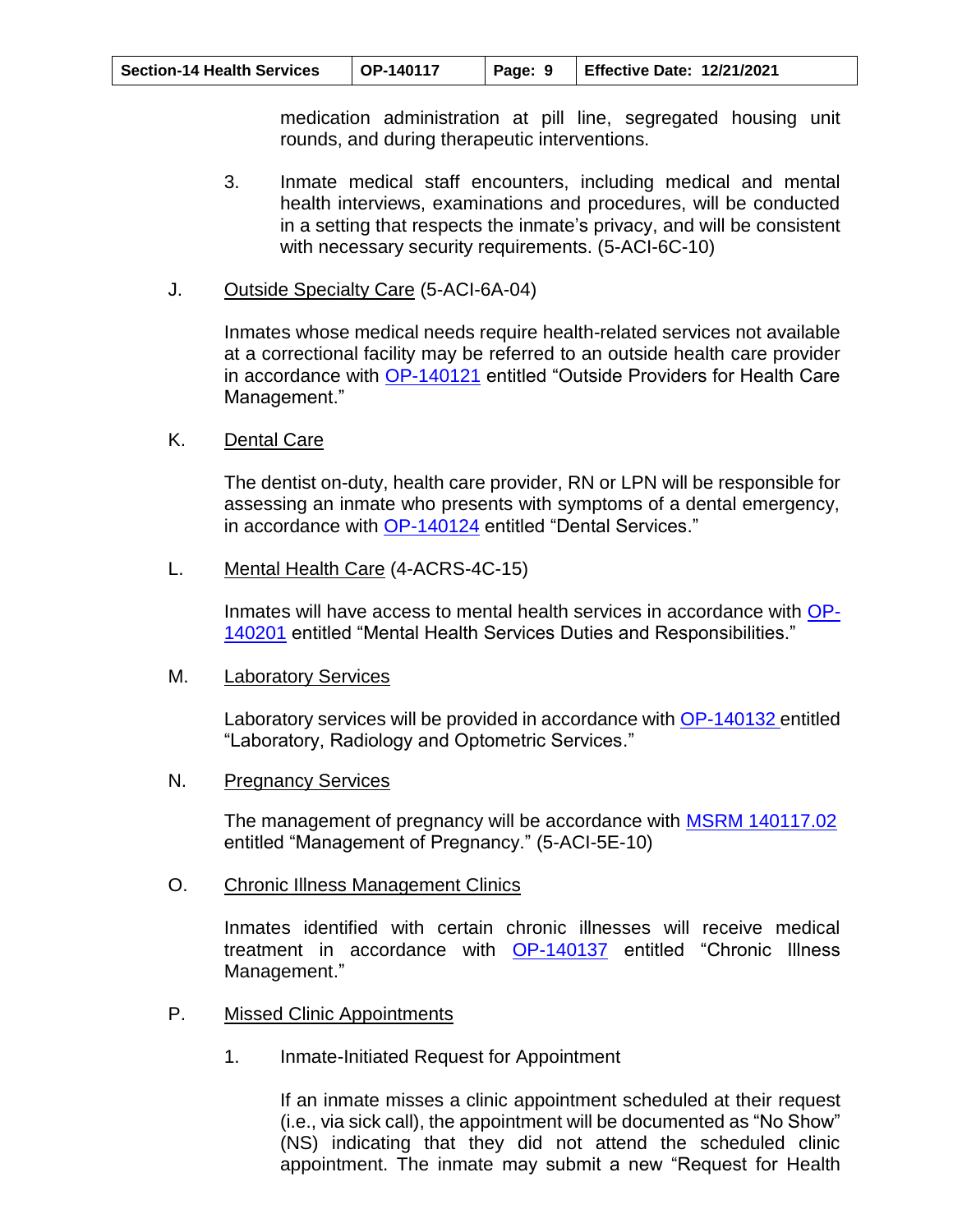| <b>Section-14 Health Services</b> | OP-140117 |  | Page: 10   Effective Date: 12/21/2021 |
|-----------------------------------|-----------|--|---------------------------------------|
|-----------------------------------|-----------|--|---------------------------------------|

Services" form [\(DOC 140117A,](https://oklahoma.gov/content/dam/ok/en/doc/documents/policy/section-14/140117a.pdf) attached) to reschedule the appointment if desired.

- <span id="page-9-0"></span>Q. Provider-Initiated Request for Appointment
	- 1. If an inmate misses any aspect of chronic care or physical examination, the inmate will be rescheduled one time. If the inmate misses the rescheduled appointment, the inmate will be required to report to medical for counseling of potential risks of foregoing therapy by the health care provider or RN/LPN. If the inmate does not report to medical when scheduled for counseling, this action may be handled as a disciplinary infraction. If the inmate refuses the chronic clinic or physical examination appointment, the inmate will complete the "Waiver of Treatment/Evaluation" [\(DOC 140117D,](https://oklahoma.gov/content/dam/ok/en/doc/documents/policy/section-14/140117d.pdf) attached) as stated in Section III. E. The health care provider or RN/LPN will document on the "Chronic Clinic and/or Routine Physical Examination" [\(DOC 140137A\)](https://oklahoma.gov/content/dam/ok/en/doc/documents/policy/section-14/140137a.pdf) that the inmate has waived or no showed the chronic clinic visit and assign the note to the health care provider for review and signature. If in the health care provider's opinion the inmate's condition will deteriorate without medical intervention, previously prescribed medications may be continued.
	- 2. If the inmate misses a health care provider initiated follow-up appointment, the health care provider will be notified to determine if the inmate needs to report to the clinic. If the health care provider determines that the inmate does not need to report to the clinic, a "Waiver of Treatment/Evaluation" [\(DOC 140117D,](https://oklahoma.gov/content/dam/ok/en/doc/documents/policy/section-14/140117d.pdf) attached) will not be required. Health care provider notification for "No Show for Follow-up Appointment" will be documented in the inmates EHR by health care staff.

# <span id="page-9-1"></span>R. Segregation Status/Restrictive Housing (5-ACI-4A-01M)

- 1. Health care staff will be informed immediately when an inmate is transferred to segregation/restrictive housing. A review and assessment of the inmate's current health status will be conducted by a RN or LPN within one working day. If the results of the screening by the RN or LPN indicate that the inmate is at imminent risk for serious self-harm, suffers from a serious mental illness, or requires emergency medical care, a health care provider, RN or LPN will provide assessment and treatment as required.
- 2. Upon entering a segregation/restrictive housing unit, the presence of a QHCP will be announced and recorded in the segregation/restrictive unit's security logbook.
- 3. The facility's health authority will determine the frequency of health care providers' visits to segregation/restrictive housing units.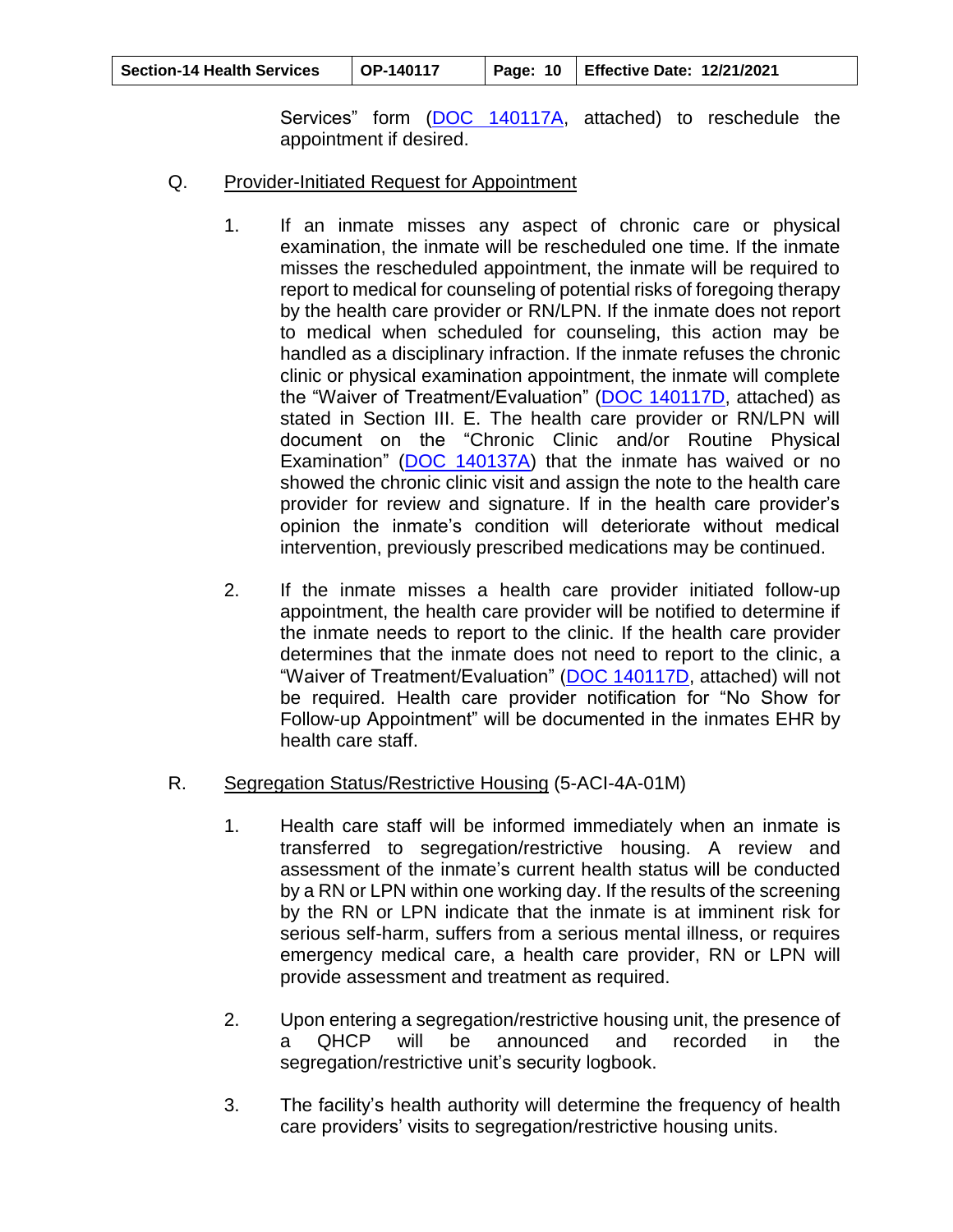| <b>Section-14 Health Services</b> | OP-140117 |  | Page: 11   Effective Date: 12/21/2021 |
|-----------------------------------|-----------|--|---------------------------------------|
|-----------------------------------|-----------|--|---------------------------------------|

- 4. Inmates participating in a Keep-On-Person (KOP) medication program will be required to relinquish all KOP medications when they are transferred to a segregation/restrictive housing unit. Relinquished medications will be returned to the appropriate health services clinic.
- 5. A QHCP will document all medications that are administered to an inmate residing in a segregation/restrictive housing unit, in accordance with [OP-140106](https://oklahoma.gov/content/dam/ok/en/doc/documents/policy/section-14/op140106.pdf) entitled "Healthcare Record System."
- 6. A QHCP will make daily rounds on segregation/restrictive housing units, unless medical attention is needed more frequently, to solicit health care requests, administer medications, and to identify any changes in the inmate's health status. All identified health status changes will be documented in the inmate's health record in accordance with [OP-140106](https://oklahoma.gov/content/dam/ok/en/doc/documents/policy/section-14/op140106.pdf) entitled "Healthcare Record System." Certified medication aides will document and report any inmate's health change to a RN, LPN or the health care provider. The QHCP who conducts rounds will document the date and time of each visit on the segregation/restrictive unit's "Individual Offender Segregation Log" [\(OP-040204,](https://oklahoma.gov/content/dam/ok/en/doc/documents/policy/section-04/op040204.pdf) [Attachment D\)](https://oklahoma.gov/content/dam/ok/en/doc/documents/policy/section-04/040204ac.pdf) or "Individual Inmate Transit Detention Log" [\(OP-040206,](https://oklahoma.gov/content/dam/ok/en/doc/documents/policy/section-04/op040206.pdf) [Attachment C\)](https://oklahoma.gov/content/dam/ok/en/doc/documents/policy/section-04/040206ac.pdf) and in accordance with [OP-040204](https://oklahoma.gov/content/dam/ok/en/doc/documents/policy/section-04/op040204.pdf) entitled "Segregation Measures" or [OP-040206](https://oklahoma.gov/content/dam/ok/en/doc/documents/policy/section-04/op040206.pdf) entitled "Transit Detention Units."

# <span id="page-10-0"></span>S. Transit Detention Units (TDU)

- 1. A QHCP will make daily rounds on transit detention units (TDU) unless medical attention is needed more frequently. Documentation of daily visits including date and time will be on the transit detention unit's "Individual Inmate Transit Detention Log" [\(OP-040206,](https://oklahoma.gov/content/dam/ok/en/doc/documents/policy/section-04/op040206.pdf) [Attachment C\)](https://oklahoma.gov/content/dam/ok/en/doc/documents/policy/section-04/040206ac.pdf).
- 2. All inmate medications will be relinquished to facility staff upon transfer.
- 3. Non-medical facility staff will continue to issue medications to the inmates in TDU in accordance with [OP-140143](https://oklahoma.gov/content/dam/ok/en/doc/documents/policy/section-14/140143.pdf) entitled "Nursing Staff."
- 4. Medication issued in TDU will be documented on [DOC 140130J](https://oklahoma.gov/content/dam/ok/en/doc/documents/policy/section-14/140130j.pdf) entitled "Community Corrections Supervised Medication/Syringe Count Log or Supervised TDU Medication Log."

## <span id="page-10-1"></span>IV. References

Policy Statement P-140100 entitled "Inmate Medical, Mental Health and Dental Care"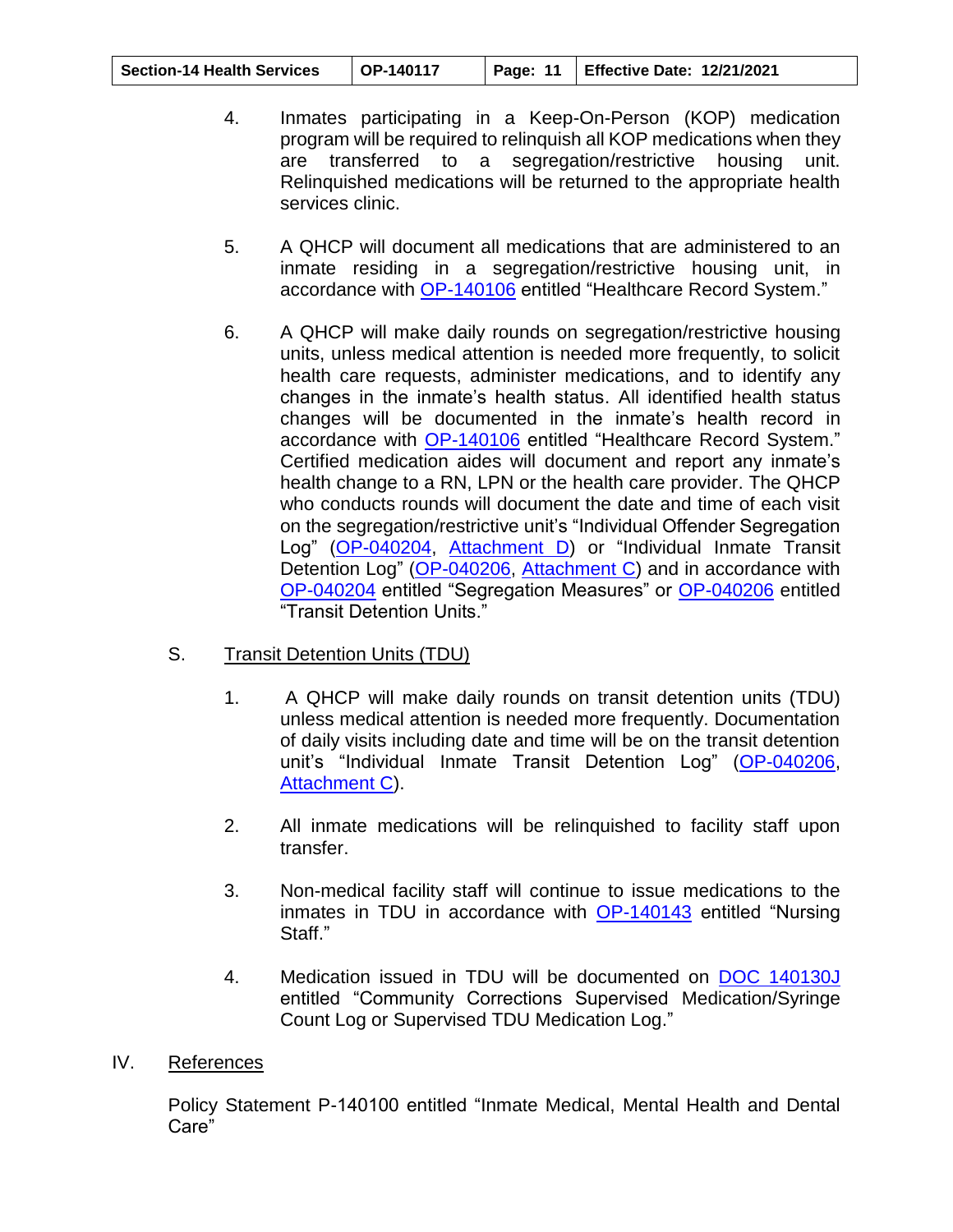| <b>Section-14 Health Services</b> | $\overline{OP}$ -140117 |  | Page: 12   Effective Date: 12/21/2021 |
|-----------------------------------|-------------------------|--|---------------------------------------|
|-----------------------------------|-------------------------|--|---------------------------------------|

OP-040204 entitled "Segregation Measures"

OP-040206 entitled "Transit Detention Units"

OP-060201 entitled "Initial Reception of Inmates"

OP-090124 entitled "Inmate/Offender Grievance Process"

OP-140106 entitled "Healthcare Record System"

OP-140118 entitled "Medical Emergency Response"

OP-140121 entitled "Outside Providers for Health Care Management"

OP-140124 entitled "Dental Services"

OP-140130 entitled "Pharmacy Operations"

OP-140132 entitled "Laboratory, Radiology and Optometric Services"

OP-140137 entitled "Chronic Illness Management"

OP-140143 entitled "Nursing Staff"

OP-140201 entitled "Mental Health Services Duties and Responsibilities"

Medical Services Resource Manual 140117.01 entitled "Nursing Practice Protocols"

Medical Services Resource Manual 140117.02 entitled "Management of Pregnancy"

57 O.S. § 623.

<span id="page-11-0"></span>V. Action

The chief medical officer is responsible for compliance with this procedure and for the annual review and revisions.

Any exceptions to this procedure require prior written approval from the agency director.

This procedure is effective as indicated.

Replaced: OP-140117 entitled "Access to Health Care" dated October 8, 2020

Distribution: Policy and Operations Manual Agency Website